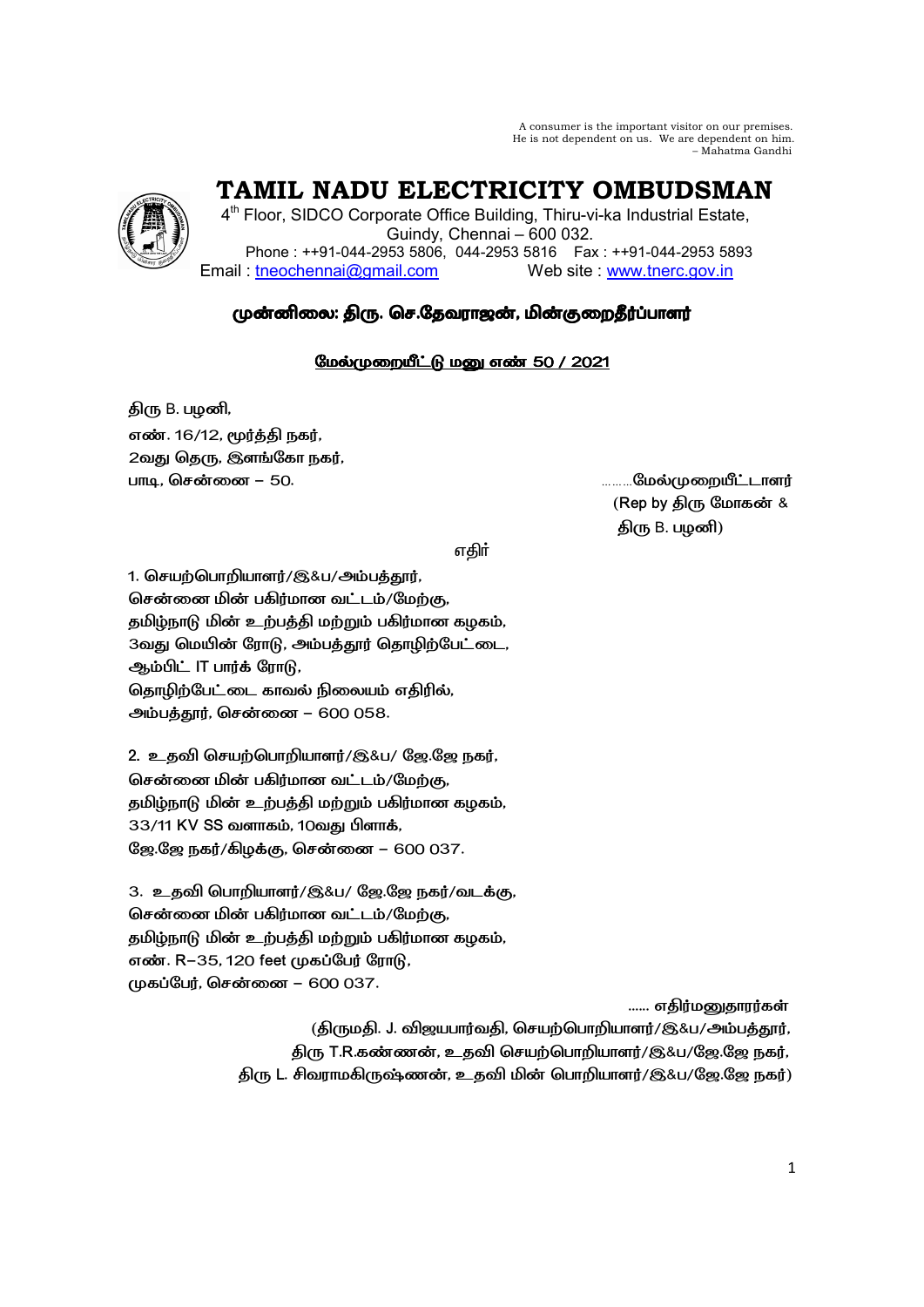### <u>மனு பெறப்பட்ட நாள்: 23-06-2021</u>

### <u>கேட்புரை நாள்: 08-12-2021</u>

### ஆணை நாள்: 31-03-2022

23.06.2021 அன்று பெறப்பட்ட திரு B. பழனி, எண். 16/12, மூர்த்தி நகர், 2வது தெரு, இளங்கோ நகர், பாடி, சென்னை – 50 அவர்களின் மனு மேல்முறையீட்டு மனு பதிவு செய்யப்பட்டுள்ளது. மேற்கண்ட எண் 50/2021 ஆக மனுவின் மீது மின்குறைதீப்பாளரின் கேட்புரை 08.12.2021 அன்று நடைபெற்றது. மேல்முறையீட்டாளரின் மனுவிலுள்ள வாதங்கள், எதிர்மனுதாரரின் பதிலுரையிலுள்ள வாதங்கள் மற்றும் இருதரப்பினராலும் கேட்புரை நாளில் எடுத்துரைக்கப்பட்ட வாதங்கள் ஆகிய அனைத்தையும் ஆராய்ந்து மின்குறைதீர்ப்பாளரால் கீழ்க்கண்ட ஆணை வழங்கப்படுகிறது.

### <u> ஆணை</u>

## 1. மேல்முறையீட்டாளரின் கோரிக்கை:

தனது வீட்டிற்கு மின் இணைப்பு வழங்குமாறும், உரிய காலவரம்பிற்குள் மின் இணைப்பு வழங்காததால் வேண்டியும் மேல்முறையீட்டாளர் இழப்பீடு விண்ணப்பித்துள்ளார்.

#### $2.0$ வழக்கின் சுருக்கம்:

 $2.1$ மேல்முறையீட்டாளர் தனது வீட்டிற்கு மின் இணைப்பு வேண்டி இணையதளம் மூலம் விண்ணப்பத்ததாகவும், demand noticeஇல் தெரிவித்திருந்த கட்டண தொகையை செலுத்தியதாகவும், தான் அளித்த விண்ணப்பத்திற்கு எந்த நடவடிக்கை இல்லாததால் உதவி பொறியாளர்/இ&ப/ஜே.ஜே நகர் அவர்களுக்கு தனது விண்ணப்பக்கின் தற்போதைய நிலை குறித்து விபரம் கேட்டு அதற்கு எந்த பதிலும் இல்லை என மேல்முறையீட்டாளர் தெரிவித்துள்ளார்.

 $2.2$ மேற்கண்ட விண்ணப்பத்தை உதவி பொறியாளர்/இ&ப/ஜே.ஜே.நகர்/வடக்கு அவர்களால் களஆய்வு செய்யப்பட்டு புதிய மின் இணைப்பு வழங்குவதற்கான எந்த சாத்தியகூறுகளும் இல்லை என மனுதாரரின் விண்ணப்பம் ரத்து செய்யப்பட்டதாகவும் இத்தகவலை மேல்முறையீட்டாளருக்கு தெரிவிக்கப்பட்டதாகவும் எதிர்மனுதாரர் கெரிவிக்குள்ளார்.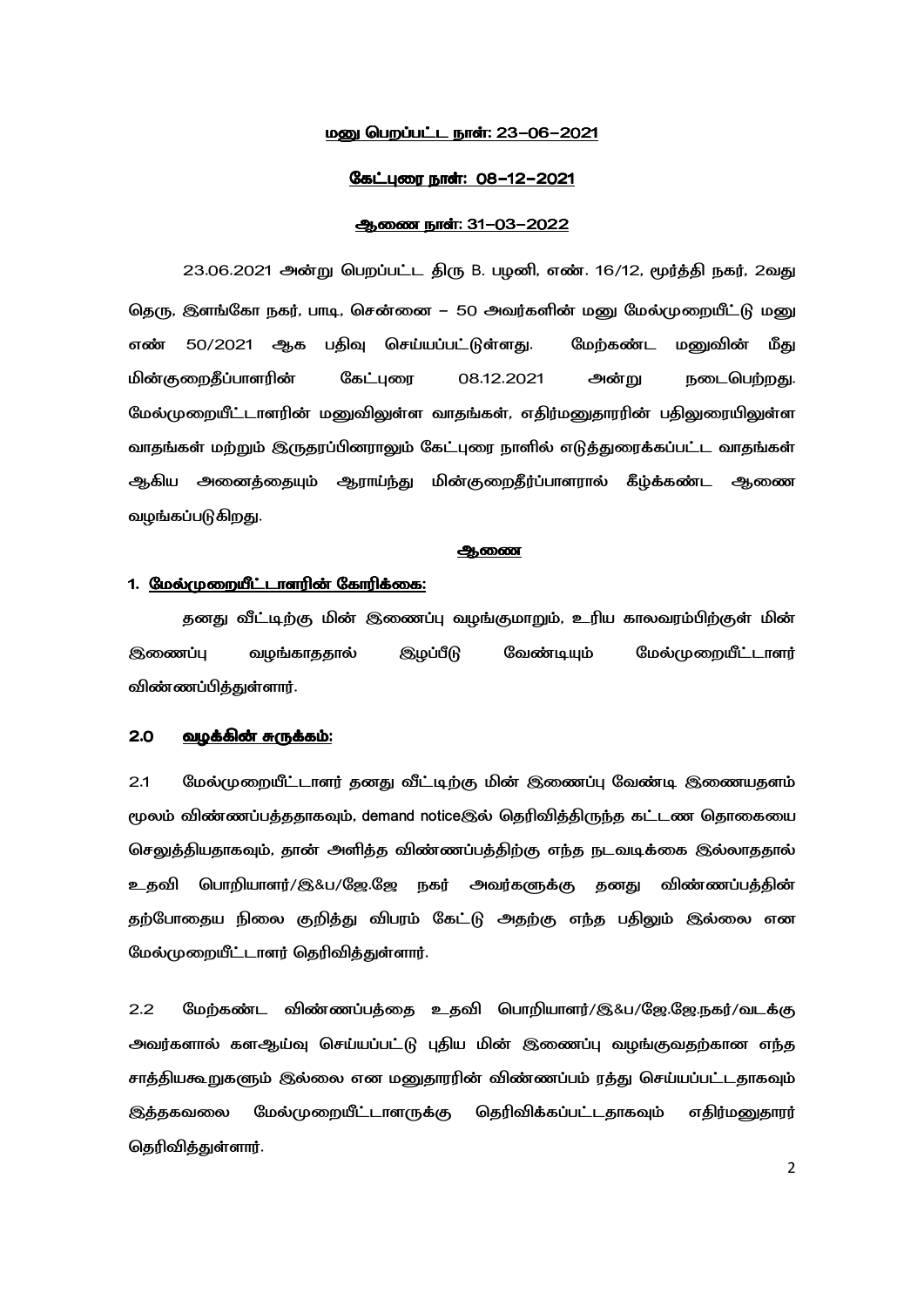$2.3$ மனுதாரர் கோரும் புதிய மின் இணைப்பு வழங்காததால் மின் இணைப்பு தருமாறு மேல்முறையீட்டாளர் மின் நுகர்வோர் குறைதீர்மன்றத்தை 05.11.2020 அன்று அணுகியுள்ளார்.

 $2.4$ மின் நுகர்வோர் குறைதீர்க்கும் மன்றம், சென்னை மின்பகிர்மான வட்டம்/மேற்கு 04.06.2021 அன்று தன்னுடைய ஆணையை அளித்துள்ளது. மன்றம் அளித்த தீர்ப்பில் அதிருப்தியுற்றதால் இந்த மேல்முறையீட்டு மனுவினை மேல்முறையீட்டாளர் மின்குறைதீர்ப்பாளரிடத்தில் சமர்ப்பித்துள்ளார்.

#### $3.0$ மன்றக்கின் கீர்வ:

சென்னை மின் பகிர்மான வட்டம்/மேற்கு, மின்நுகர்வோர் குறைதீர்க்கும் மன்றம் தன்னுடைய தீர்வை 04.06.2021 நாளிட்ட ஆணையில் தெரிவித்துள்ளது. அந்த ஆணையின் சம்பந்தப்பட்ட பத்தி கீழே கொடுக்கப்பட்டுள்ளது.

### "மன்றத்தின் தீர்வு:

One no. Service connection is already available and effecting of the additional service connection is not feasible of compliance as per Tamil Nadu Electricity Distribution Code as there is no permanent physical segregation. Hence, request of the petitioner to avail additional service connection is not feasible of compliance."

#### <u>மின்குறைதீர்ப்பாளரின் கேட்புரை:</u>  $4.0$

 $4.1$ மேல்முறையீட்டாள**ரும்** எதிர்மனுதாரரும் தங்களது தரப்பு வாதங்களை வசதியாக 22.09.2021 அன்று விசாரணைக்கு எடுத்துரைப்பதற்கு அட்டவணையிடபட்டு பின்னர் மேல்முறையீட்டாளரின் வேண்டுகோளுக்கு இணங்க 08.12.2021 அன்று காணொளி மூலம் கேட்புரை நடத்தப்பட்டது.

 $4.2$ மேல்முறையீட்டாளர் திரு B. பழனி மற்றும் திரு மோகன் அவர்கள் கேட்புரை நாளில் கலந்து கொண்டு தங்களுடைய வாதங்களை எடுத்துரைத்தனர்.

எதிர்மனுதாரர்கள் திருமதி. J. விஜயபார்வதி, செயற்பொறியாளர்/இ&ப/அம்பத்தூர்,  $4.3$ T.R.கண்ணன். செயற்பொறியாளர்/இ&ப/ஜே.ஜே.நகர் திரு உ கவி மற்றும் திரு L. சிவராமகிருஷ்ணன், உதவி மின் பொறியாளர்/இ&ப/ஜே.ஜே.நகர்/வடக்கு,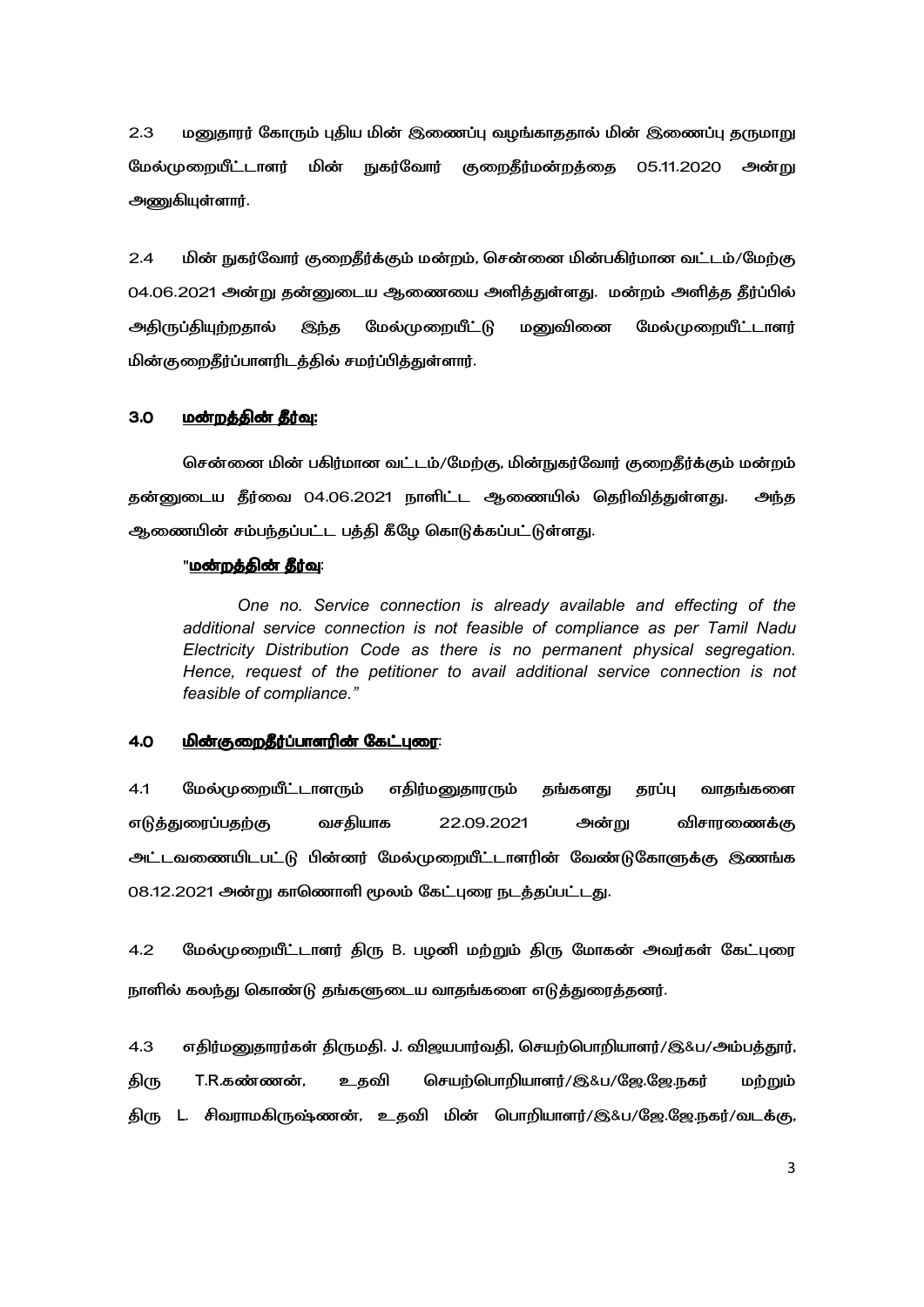சென்னை மின்பகிர்மான வட்டம்/மேற்கு ஆகியோர் கேட்புரை நாளில் கலந்து கொண்டு தங்களுடைய வாதங்களை எடுத்துரைத்தனர்.

4.4 மின்குறைதீர்ப்பாளரின் முன்பு சமர்ப்பிக்கப்படும் மனு மேல்முறையீட்டு மனு மின்குறைதீர்மன்றத்தில் மனுதாரரால் வைக்கப்பட்ட என்பகால் கோரிக்கைகள் சம்மந்தப்பட்ட வாதங்கள் மட்டுமே தீர்விற்கு எடுத்துக் கொள்ளப்படுகிறது. குறைதீர் மன்றத்தின் நடவடிக்கைகள், குறைதீர் மன்றத்தில் சமர்ப்பிக்கப்படாத புதிய நிவாரணங்கள் அல்லது பணியாளர் ஒழுங்கு நடவடிக்கை சம்மந்தப்பட்ட கோரிக்கைகள் முதலியன மின்நுகர்வோர் குறைதீர்க்கும் மன்றம் மற்றும் மின்குறைதீர்ப்பாளருக்கான மின்குறைதீர்ப்பாளரின் **ஒழுங்குமுறை** விதிகளின்படி தீர்விற்கு எடுத்துக் கொள்ளப்படவில்லை.

#### மேல்முறையீட்டாளரின் வாதங்கள்:  $5.0$

மேல்முறையீட்டாளர் மின் இணைப்பு கோரி 28.7.2020 இல் இணையதளம்  $5.1$ மூலம் உரிய ஆவணங்களை சமர்ப்பித்ததாகவும், மின்சாரத்தை தான் பயன்படுத்த உத்தேசிக்கும் மின் உபகரணங்களின் விபரம்/Load details ஆகியவைகளை இணையதளத்தில் விண்ணப்பத்துடன் பதிவு செய்ததாகவும் தெரிவித்துள்ளார்.

 $5.2$ கணினியின் ஆய்விற்கு பிறகு தனது விண்ணப்பம் ஏற்றுக் கொள்ளப்பட்டு அதனுடைய Application Ref No.200090400720281 dated 28.7.2020 தனக்கு வழங்கப்பட்டு மின் இணைப்பிற்கு கட்டணம் செலுத்துமாறு (Demand notice) கேட்பு அறிவிப்பில் தெரிவித்திருந்த கட்டணம் ரூ.2818/– TANGEDCO வங்கி கணக்கில் செலுத்தப்பட்டு அதற்குரிய E-Receipt PGNINB26279041- dated 28-7-2020 time 13:32 பெறப்பட்டதாக மேல்முறையீட்டாளர் தெரிவித்துள்ளார்.

தனது விண்ணப்பத்தின் மீது எந்தவித நடவடிக்கையும் இல்லாததால் Area  $5.3$ "AE/JJN/O&M/North அவர்களுக்கு 11.8.2020–இல் பதிவு தபால் மூலம் தனது விண்ணப்பத்தின் தற்போதைய நிலை குறித்து விபரம் கேட்டதாகவும், அதற்கு பதில் இல்லை எனவும், தனது விண்ணப்பத்தின் மீது AE/JJN/North அவர்கள் TNERC Regulation படி கடமை செய்ய தவறியதால் தனக்கு ஏற்பட்ட பாதிப்பினையும் விதிமீறல்களையும் விரிவாக குறிப்பிட்டு EE/O&M/Amb.div." அவர்களுக்கு பதிவு தபால் மூலம் கடிதம் அனுப்பி தனக்கு மின் இணைப்பு வழங்க AE அவர்களுக்கு அறிவுறுத்துமாறு  $\overline{a}$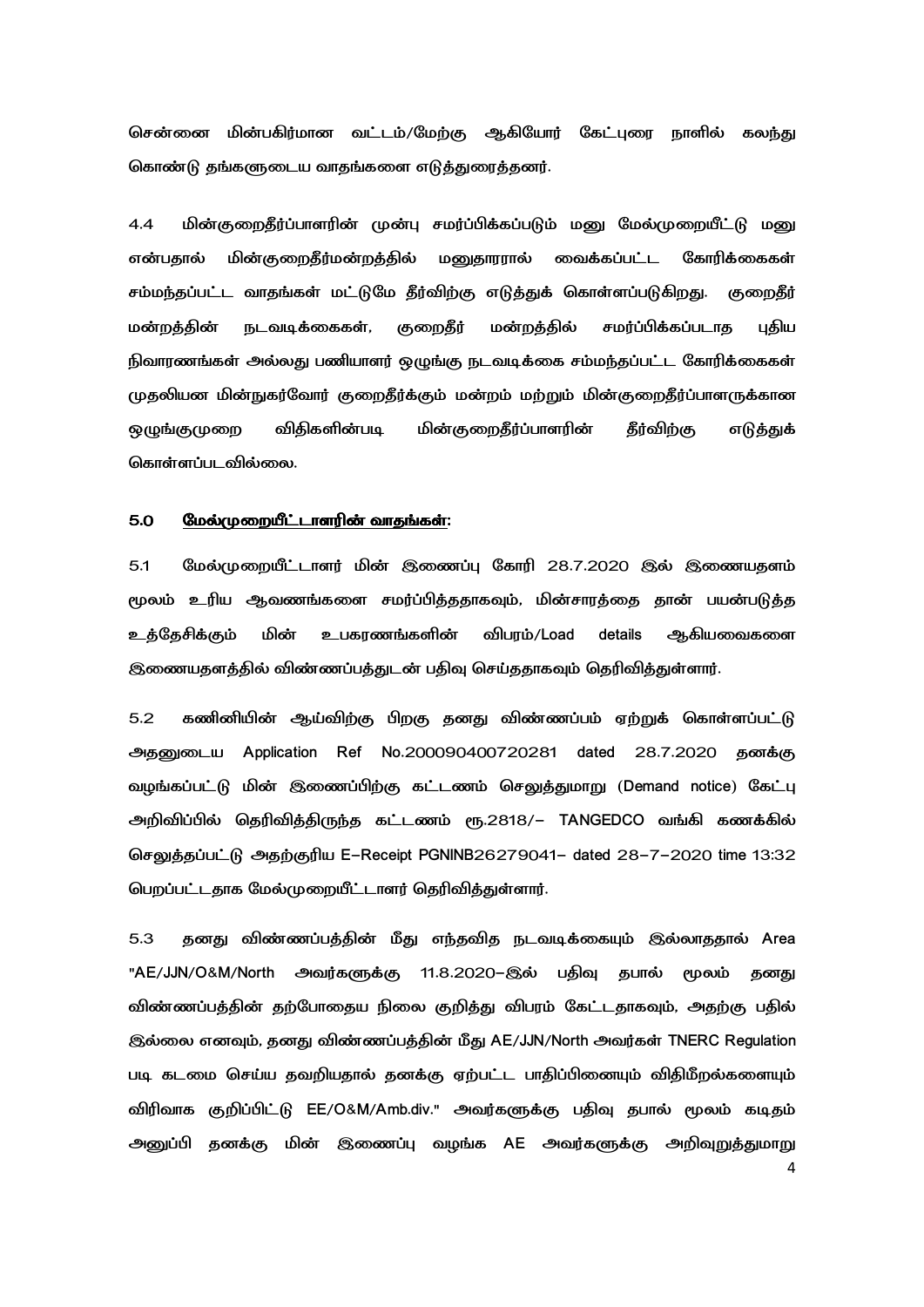கோரியதாகவும், தனது முறையீடு கவனிக்கப்படவில்லை என்பதால் இதுகுறித்து அனைத்து விபரங்களை தனது CGRF மனுவில் கூறப்பட்டதாக மேல்முறையீட்டாளர் கெரிவிக்குள்ளார்.

 $5.4$ அந்த மனுவில் தனது மின் இணைப்பிற்குரிய அனைத்து விபரங்கள் தேதி வாரியாகவும், TNERC விதிகளின் நகல்களையும், சேவை குறைபாடுகளுக்குரிய இழப்பீடு தொகைக்கான கோரிக்கைகள் மற்றும் தீர்வுகள் குறித்தும், TANGEDCO வின் EE மற்றும் AE அவர்களின் அப்பட்டமான மோசமான விதிமீறல்கள் குறித்தும், தனது குறைகள் CHAIRMAN CGRF west அவர்களுக்கு 5.11.2020 மண கீர்க்க செய்ககாகவம் மேல்முறையீட்டாளர் தெரிவிக்குள்ளார்.

"Section 43 - Duty to supply on request

Electricity Act: 2003 and Central Act 36 of 2003 - eventhough consumer complied with statutory requirement on their part." தனது மனு (online application) TNERC- விதிகளின்படி Mandatory ஆவணங்களை கொடுத்து முறையாக விண்ணப்பிக்கப்பட்டதாகவும், தனது 5.11.2020 தேதியிட்ட மனுவிற்கு எந்த பதிலும் வராததால் 14.12.2020இல் தனது CGRF மனு எந்த நிலையில் உள்ளது என்ற விபரம் தெரிவிக்குமாறு பதிவு தபால் மூலம் கடிதம் அனுப்பியதாகவும், அதற்கு இதுநாள் வரை பதில் இல்லை எனவும் மேல்முறையீட்டாளர் தெரிவித்துள்ளார்.

 $5.5$ கான் மின் இணைப்ப கோரி online மூலம் 28.7.2020–இல் விண்ணப்பிக்கு அதற்கான demand notice பெறப்பட்டு 28.2.2020 அன்று பகல் 13.32 மணியளவில் TANGEDCO வங்கி கணக்கில் ரூ.2818/– வரவு வைக்கப்பட்டு E-Receipt பெறப்பட்டதாக மேல்முறையீட்டாளர் தெரிவித்துள்ளார்.

5.6 TNERC–இன் குறிப்பிட்ட கால வரம்பிற்குள் தனக்கு மின் இணைப்பு வழங்க செய்யப்பட்டு (Agreement with TANGEDCO) கொகையையும் **@ப்பந்தம்**  $(\Psi(\Psi))$ கன்னிடமிருந்து **TANGEDCO** பெற்றுக்கொண்டுவிட்டதாக மேல்முறையீட்டாளர் தெரிவித்துள்ளார்.

 $5.7$ மேற்கண்ட நிலையில் தனது மின் இணைப்பு தேவைகளுக்கு லஞ்சம் EE/O&M/Amb.AE/TJN/North மறுக்கதினால் கனகு விண்ணப்ப மனு கொடுக்க அவர்களால் ரத்து செய்யப்பட்டு தான் மிகவும் பாதிப்பிற்குள்ளாகியதாகவும், Section 43 5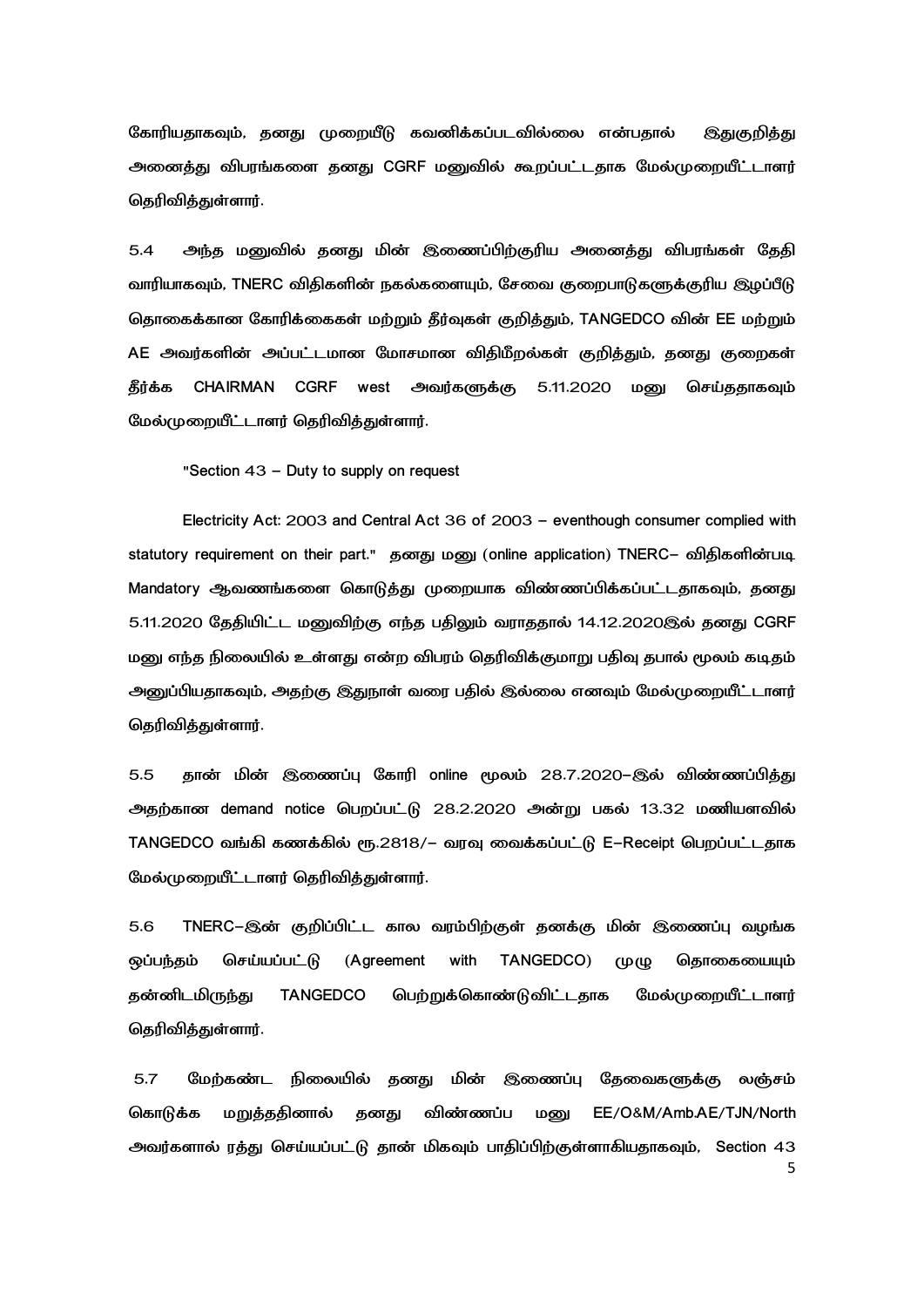Electricity Act 2003, Central Act 36 of 2003 ல் Duty to supply on request என தனது official gazette–இல் கூறப்பட்டுள்ளதாகவும், மேற்கண்ட அதிகாரிகள் அரசு உத்தரவை மீறி செயல்படுவதால் முறையிடுவதாகவும் மேல்முறையீட்டாளர் தெரிவித்துள்ளார்.

5.8 தனது மின் இணைப்பு கோரும் விண்ணப்பத்தில் அதில் தெரிவித்துள்ள statutory requirement - property tax receipt, வீட்டு மின் இணைப்பு வேலைகள், Meter and cutout தகுந்த இடம் <u>ஒதுக்கப்பட் டு</u> service connection பெற்றுக்கொள்ள தேவையான அனைத்தும் தயார் நிலையில் உள்ளதாகவும், இதுகுறித்து இதுநாள் வரை Licensee விதிமுறைப்படி மின் இணைப்பு பெறும் தகுதி நிலை தனக்கு உள்ளது, ஆனால் தனது Application Cancell செய்யப்பட்டதாக மேல்முறையீட்டாளர் தெரிவிக்குள்ளார்.

5.9 EE/O&M/Amb அவர்களின் கடிகக்கில் ஏற்கனவே கங்கள் வீட்டுக்கு ஒரு மின் இணைப்ப இருப்பதால் 2 வது மின் இணைப்ப விண்ணப்பம் Cancel செய்யப்படுகிறது என கனது அலுவலக கடிக எண் EE/O&M/ABT/D.1225/20 dt. 14–9–2020–இல் தெரிவித்துள்ளதாக மேல்முறையீட்டாளர் தெரிவித்துள்ளார்.

மேற்கண்டவைகள் TNERC விதிகளில் (Supply code, Distribution Code) எதிலும்  $5.10$ இதுபோன்ற விதிகள் இல்லை எனவும், ஒன்றுக்கு மேற்பட்ட மின் இணைப்புகள் வழங்கும் விகிகள் உள்ளகாகவும், EE/O&M/Amb அவர்களின் கடிகக்கில் ஒரே ககவு எண் கொண்டுள்ள இடத்தில் ஒரு நிறுவனத்திற்கு மேலோ அல்லது ஒரு நபருக்கு மேலோ மின் இணைப்பு வேண்டும் பட்சத்தில் நிரந்தர தடுப்பு (Permanent physical segregation) இருந்தால் மட்டுமே ஒரு இணைப்புக்கு மேல் வழங்க இயலும் என தெரிவித்துள்ளதாக மேல்முறையீட்டாளர் தெரிவித்துள்ளார்.

மேற்கண்ட விதி எண் 27(13), (14) 6 ஆண்டுகளுக்கு முன்பு omit செய்யப்பட்டு 5.11 நடைமுறையிலிருந்து நீக்கப்பட்டுவிட்டதாகவும், திருத்தம் செய்யப்பட்ட விதி எண் : Notification No.TNERC/18-19 dated 1-7-2014 தற்போது நடைமுறையில் உள்ளதாகவும், எனவே தமிழக அரசாணையை மூடி மறைத்து தவறான விவரங்கள் கூறி தனது மனுவை EE/O&M/Amb மற்றும் AE/JTN/North அவர்கள் முடக்கி வைத்துள்ளதாக மேல்முறையீட்டாளர் தெரிவித்துள்ளார்.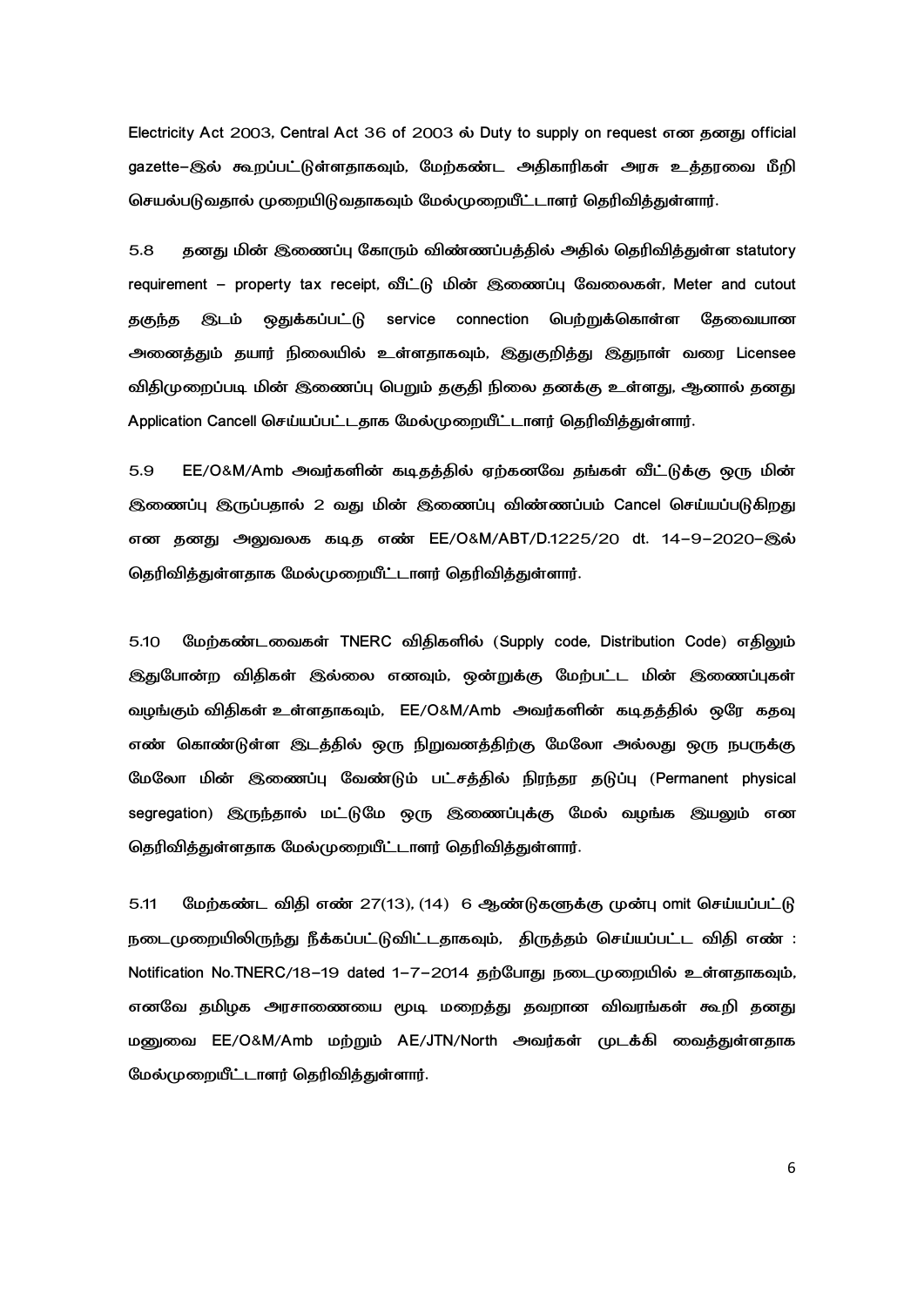TNERC Notification 8-19 திருத்தம் செய்யப்பட்ட விதியில் (Permanent Physical  $5.12$ Electrical segregation) என்று கூறப்பட்டுள்ளதாகவும், தான் லஞ்சம் தர மறுத்ததால் மேற்கண்ட திருத்தம் செய்யப்பட்ட விதியை மூடி மறைத்து தனக்கு மின் இணைப்பு வழங்காமல் மேற்கண்ட TANGEDCO Area அதிகாரிகள் கண்டிக்க கக்க விதிமீறல்களில் ஈடுபட்டுள்ளதால் அதன் வகையில் தான் பாதிக்கப்பட்டுள்ளதாகவும், சட்டபடியான தனது உரிமை மறுக்கப்பட்டதாகவும் மேல்முறையீட்டாளர் தெரிவித்துள்ளார்.

600 சதுர அடி உள்ள தனது வீட்டுக்கு தாமதமின்றி மின் இணைப்பு வழங்க 5.13 தாங்கள் Local licensee க்கு உத்தரவிட வேண்டும் எனவும், As per Commission Notification No.TNERC/SPR/1-8 dt. 3-12-2007 ன் இழப்பீடு கோருதல் விதி எண்: 33(3) ன்படி உரிய காலவரம்பிற்குள் தனது விண்ணப்பத்தின் முறையான **UIQ** மின் இணைப்பு வழங்காததால் நாள் ஒன்றுக்கு ரூ.1000/– என்ற வகையில் காலதாமத நாள் 98 நாள் 98 x 1000 = ஆக 98,000/- தனக்கு இழப்பீடு தகுந்த நடைமுறைப்படி வழங்க TANGEDCO விற்கு உத்திரவிடும்படி மேல்முறையீட்டாளர் கேட்டுக் கொண்டுள்ளார்.

 $5.14$ தனது முறையீடுகளுக்கு கடிகம் மூலம் உரிய காலக்கில் பகில் கராகதால், நாள் ஒன்றுக்கு ரூ.250/– என கணக்கில் மொத்த நாள் 83 நாட்கள் = 83x250 = Rs.20,750 தனக்கு இழப்பீடு வழங்க TANGEDCO விற்கு உத்திரவிடும்படி மேல்முறையீட்டாளர் கேட்டுக் கொண்டுள்ளார்.

#### 6.0 எதிர்மனுதாரரின் வாதங்கள்:

6.1 திரு.பழனி மனுதாரர் மின் இணைப்பு வேண்டி கடந்த 28.07.2020 அன்று online இல் விண்ணப்பித்தார் மற்றும் மின் இணைப்பிற்கான தொகை ரூபாய் 2818/ online மூலம் செலுத்தியதாக எதிர்மனுதாரர் தெரிவித்துள்ளார்.

 $6.2$ 28.07.2020 அன்று அப்போதைய உதவி பொறியாளர்/இ&ப/ஜெ.ஜெ. நகர் வடக்கு அவர்களால் கள ஆய்வு செய்யப்பட்டது எனவும், கள ஆய்வின் பொழுது புதிய மின் இணைப்பு வழங்குவதற்கான எந்த சாத்தியகூறுகளும் இல்லை (No Separate portion available) physical Segregation மற்றும் Electrical Segregation இல்லை என்று கண்டறியப்பட்டது எனவும், மேலும் விண்ணப்பதாரர் மின் இணைப்பு கோரிய பகுதி முதல்தள படிக்கட்டுடன் கூடிய சுமார் 6x4 அடி கொண்ட Head room பகுதியாகும். எனவே வாரிய விதியின்படி அவரது விண்ணப்பம் ரத்து செய்யப்பட்டது எனவும், ரத்து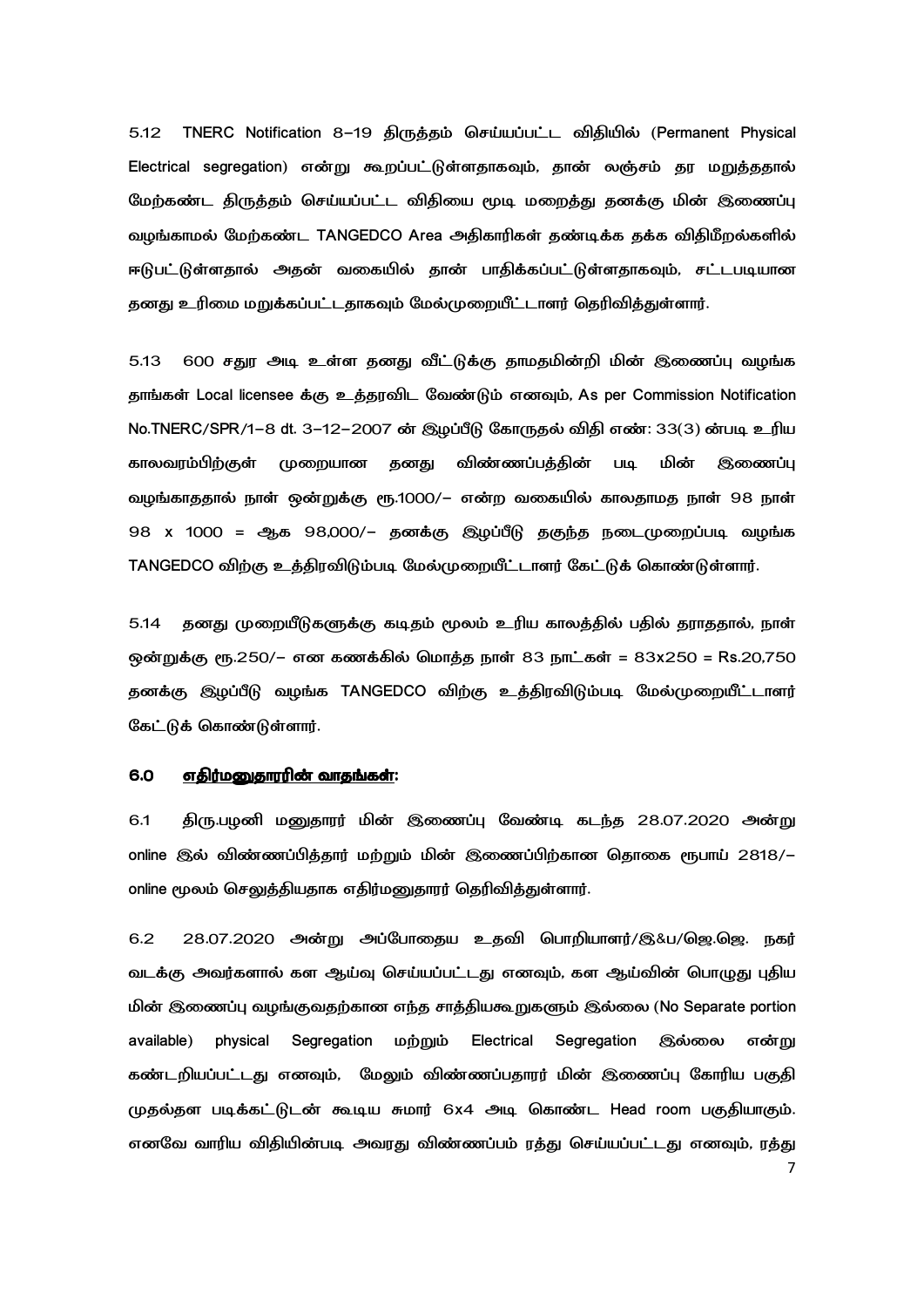செய்யப்பட்ட தகவல் நேரில் மனுதாரரிடம் தெரிவிக்கப்பட்டு (Intimation Letter to the Consumer) கடிதம் நேரில் கொடுக்கும் பொழுது அவர் அதனை ஏற்கவில்லை என எதிர்மனுதாரர் தெரிவித்துள்ளார்.

6.3 மனுதாரர் 10.8.2020 கடிதத்தின் மூலம் அவரது புதிய மின் இணைப்பிற்கான விண்ணப்பத்தின் தற்போதைய நிலையை தெரியப்படுத்த வேண்டுமாறு கூறினார் எனவும், மனுதாரர் மீண்டும் 31.8.2020 கடிதத்தின் மூலம் செயற் பொறியாளர்களுக்கு புகார் அளித்து ஆய்வு செய்யுமாறு மனுதாரர் தன்னிடம் தெரிவித்ததாக எதிர்மனுதாரர் கெரிவிக்குள்ளார்.

 $6.4$ அதன்படி மனுதாரரின் மின் இணைப்பு வேண்டிய இடத்திற்கு மறுகள ஆய்வு செய்வதற்காக உதவி செயற்பொறியாளர் மற்றும் உதவி பொறியாளர் ஜெ ஜெ நகர் வடக்கு மேற்கொண்டதில் இரண்டாவது கூடுதல் மின் இணைப்பு வழங்க எந்த சாக்கியகூறும் இல்லை, No Separate Portion available என்று கெரிந்தது எனவும், மேலும் மனுதாரர் வீட்டில் ஏற்கனவே ஒரு முனை மின் இணைப்பு S/C No.040-009-446 உள்ளது என்று எதிர்மனுதாரர் தெரிவித்துள்ளார்.

தமிழ்நாடு மின்சார ஒழுங்கு முறை ஆணைய விதியில் Distributions Code 27(13) 6.5 மற்றும் 27(14) ல்

"27(13) ou within a door (or) sub door number an establishment (or) person will not be given more than one service connection.

27(14) ov where more than one person or more than one establishment is or intended to be in occupation of a door number (or) sub door number more than one service connection will be given only if there is Permanent physical / Electrical segregation of area for which different services connection are applied for" என்று TNERC விதியில் உள்ளது. அதன்படி மனுதாரர் விண்ணப்பம் ரத்து செய்யப்பட்டதாக எதிர்மனுதாரர் ,தெரிவித்துள்ளார்.

6.6 மனுதாரரின் மின் இணைப்பு விண்ணப்பம் ரத்து செய்தபிறகு அவர் online மூலம் செலுத்தப்பட்ட தொகையை திரும்ப பெற்றுக்கொள்ள அவரிடம் Hand Receipt மற்றும் bank A/C cheque Xerox கேட்ட பொழுது அவர் அதனை தர கையொப்பம் மறுத்துவிட்டதாக எதிர்மனுதாரர் தெரிவித்துள்ளார்.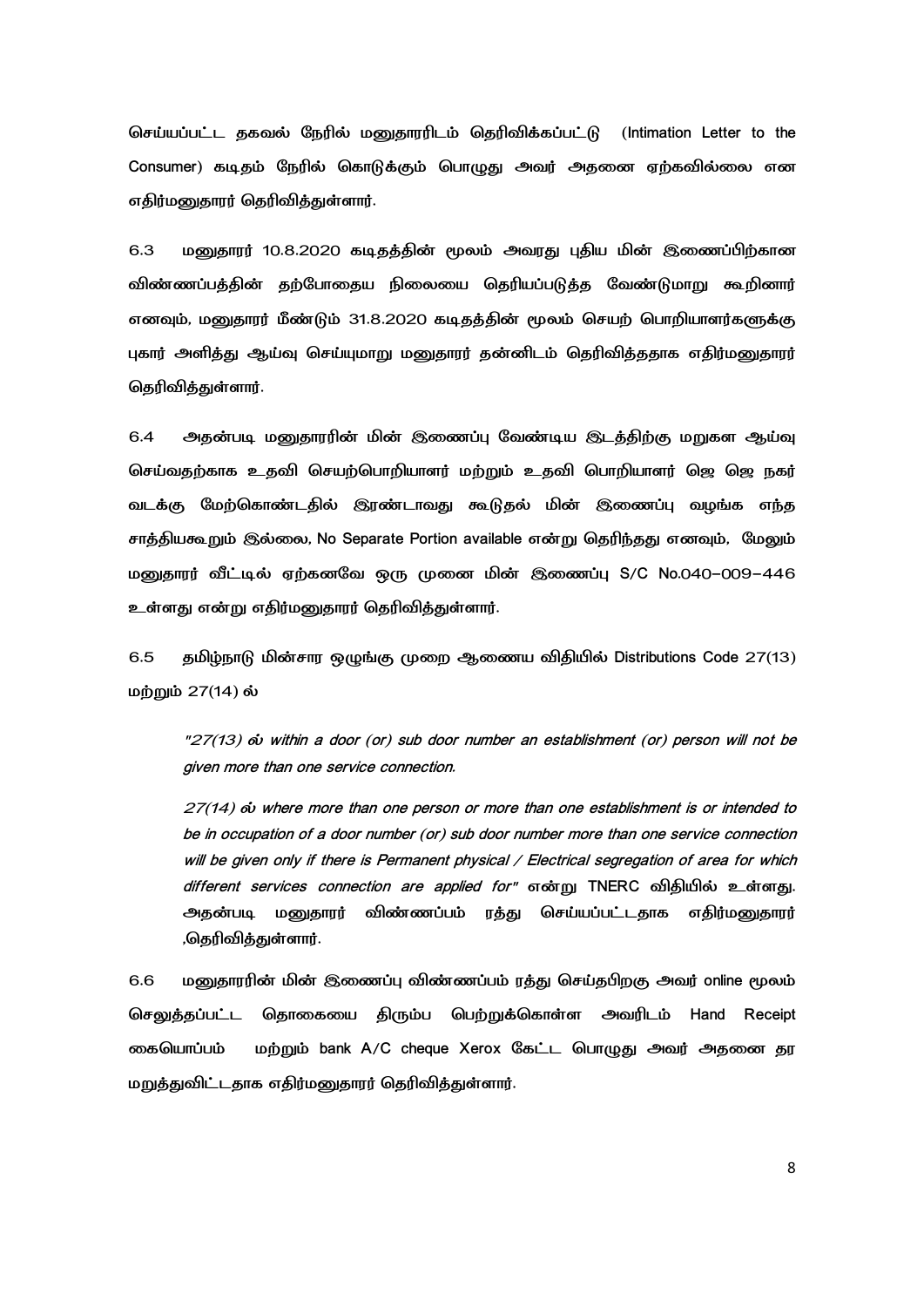தமிழ்நாடு ஒழுங்குமுறை ஆணையத்தின் வழிகாட்டுதலின் படிதான் தமிழ்நாடு 6.7 மின்சார வாரியம் இயங்கி வருகிறது. மேலும் எந்த விதிமீறலையும் பின்பற்றவில்லை எனவும், மனுதாரர் மேற்படி இந்த கோவிட் –19 காலத்தில் ஆள் பற்றாக்குறை இருக்கும் வேளையில் தங்களுக்கு மன உளைச்சல் ஏற்படுத்தும் நோக்கில் தங்கள் மீதும் தங்கள் வாரியத்தின் மீதும் எந்த வித முகாந்திரமும் இல்லாமல் பொய் குற்றசாட்டை கூறுவதாக எதிர்மனுதாரர் தெரிவித்துள்ளார்.

 $6.8$ மேலும் வாரியத்திடமிருந்து சேவை இழப்பு தொகை பெறும் நோக்கில் எந்த வித இல்லாமல் மனுவில் குறிப்பிட்டுள்ளதாகவும், இது முகாந்திரமும் ஏற்புடையதாக மனுதாரரின் மனுவை தள்தள்ளுபடி செய்து நடவடிக்கை இல்லை எனவும், எடுக்குமாறும் எதிர்மனுதாரர் கேட்டுக்கொண்டுள்ளார்.

#### $7.0$ மின்குறைகீர்ப்பாளரின் கீர்வ

 $7.1$ மேல்முறையீட்டாளா் மற்றும் எதிா்மனுதாரா் ஆகியோா்களின் வாதங்களை கருத்தில் கொண்டால் மேல்முறையீட்டாளரின் வீட்டிற்கு கூடுதலாக ஒரு தாழ்வழுத்த மின்இணைப்பு தரவேண்டும் என்ற கோரிக்கை ஏற்புடையதானா என்பதாகும்.

 $7.2$ மேல்முறையீட்டாளர் தன்னுடைய வாதத்தில் EE/O&M/Amb அவர்களின் கடிதத்தில் ஏற்கனவே தங்கள் வீட்டுக்கு ஒரு மின் இணைப்பு இருப்பதால் 2 வது மின் இணைப்பு Cancel விண்ணப்பம் செய்யப்படுகிறது என அலுவலக எண் கடித EE/O&M/ABT/D.1225/20 dt.14-9-2020ன்படி தெரிவித்துள்ளதாகவும், **TNERC** விதிகளில் (Supply code, Distribution Code) எதிலும் இதுபோன்ற விதிகள் இல்லை எனவும், ஒன்றுக்கு மேற்பட்ட மின் இணைப்புகள் வழங்கும் விதிகள் உள்ளதாகவும், EE/O&M/Amb அவர்களின் கடிதத்தில் ஒரே கதவு எண் கொண்டுள்ள இடத்தில் ஒரு நிறுவனத்திற்கு மேலோ அல்லது ஒரு நபருக்கு மேலோ மின் இணைப்பு வேண்டும் பட்சத்தில் நிரந்தர தடுப்பு (Permanent physical segregation) இருந்தால் மட்டுமே ஒரு இணைப்புக்கு மேல் வழங்க இயலும் என தெரிவித்துள்ளதாகவும், மேற்கண்ட விதி எண் 27(13), (14) 6 ஆண்டுகளுக்கு முன்பு omit செய்யப்பட்டு நடைமுறையிலிருந்து நீக்கப்பட்டுவிட்டதாகவும், திருத்தம் செய்யப்பட்ட விதி எண் : Notification No.TNERC/18– 19 dated 1–7–2014 தற்போது நடைமுறையில் உள்ளதாகவும், எனவே கமிமக அரசாணையை மூடி மறைத்து தவறான விவரங்கள் கூறி தனது மனுவை EE/O&M/Amb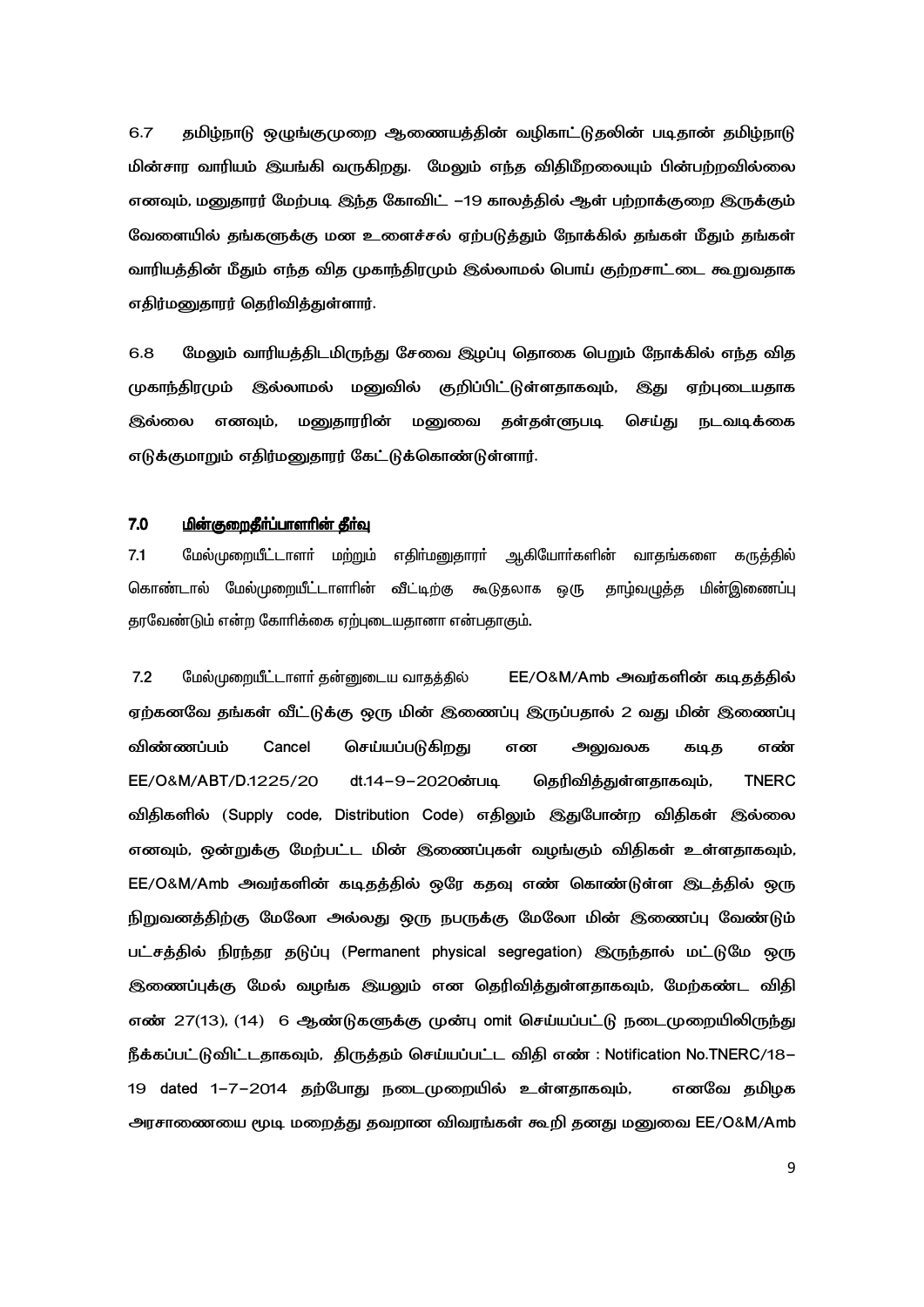AE/JTN/North அவர்கள் முடக்கி வைத்துள்ளதாக மற்றும் மேல்முறையீட்டாளர் தெரிவித்துள்ளார்.

 $7.3$ மேலும் 600 சதுர அடி உள்ள தனது வீட்டுக்கு தாமதமின்றி மின் இணைப்பு வழங்க உத்தரவிட வேண்டும் எனவும், விதி எண்: 33(3) ன்படி உரிய காலவரம்பிற்குள் முறையான தனது விண்ணப்பத்தின் படி மின் இணைப்பு வழங்காததால் நாள் ஒன்றுக்கு ரூ.1000/– என்ற வகையில் 98 நாள் காலதாமதத்திற்கு ரூ.98,000/– தனக்கு இழப்பீடு தகுந்த நடைமுறைப்படி வழங்க TANGEDCO விற்கு உத்திரவிடும்படியும், தனது முறையீடுகளுக்கு கடிதம் மூலம் உரிய காலத்தில் பதில் தராததால், நாள் ஒன்றுக்கு ரூ.250/- என கணக்கிட்டு மொத்தம் 83 நாட்களுக்கு Rs.20,750 இழப்பீடு வழங்கவும் கேட்டுக் கொண்டுள்ளார்.

எதிர்மனுதாரர் தன்னுடைய வாதத்தில் மேல்முறையிட்டாளர் மின் இணைப்பு  $7.4$ வேண்டி கடந்த 28.07.2020 அன்று online இல் விண்ணப்பித்து மின் இணைப்பிற்கான தொகை ரூபாய் 2818/– online மூலம் செலுத்தியதாகவும், 28.07.2020 அன்று அப்போதைய உதவி பொறியாளர்/இ&ப/ஜெ.ஜெ. நகர் வடக்கு அவர்களால் கள ஆய்வு ஆய்வின் செய்யப்பட்டது எனவும், கள பொழுது புதிய மின் இணைப்பு வழங்குவதற்கான எந்த சாத்தியகூறுகளும் இல்லை (No Separate portion available, physical Segregation மற்றும் Electrical Segregation) என்று கண்டறியப்பட்டது எனவும், மின் இணைப்பு கோரிய பகுதி முதல்தள படிக்கட்டுடன் கூடிய சுமார் 6x4 அடி கொண்ட Head room பகுதியாகும் என தெரிவித்துள்ளார். எனவே வாரிய விதியின்படி அவரது விண்ணப்பம் ரத்து செய்யப்பட்டது எனவும், ரத்து செய்யப்பட்ட தகவல் நேரில் மனுதாரரிடம் தெரிவிக்கப்பட்டதாகவும், அதற்கான கடிதம் நேரில் கொடுக்கும் பொழுது அவர் அதனை ஏற்கவில்லை எனவும், மனுகாரர் வீட்டில் ஏற்கனவே ஒரு முனை மின் இணைப்பு உள்ளது S/C No.040-009-446 எனவும் தெரிவித்துள்ளார்.

தமிழ்நாடு மின்சார ஒழுங்கு முறை ஆணைய விதியில் Distributions Code 27(13)  $7.5$ மற்றும் 27(14) ல் குறித்துரைத்தவாறு Permanent physical / Electrical segregation *இல்லாததால்* மனுதாரர் விண்ணப்பம் ரத்து செய்யப்பட்டதாகவும், மின் இணைப்பு விண்ணப்பம் ரத்து செய்தபிறகு அவர் online மூலம் செலுத்தப்பட்ட தொகையை திரும்ப பெற்றுக்கொள்ள அவரிடம் Hand Receipt கையொப்பம் மற்றும் bank A/C cheque Xerox கேட்ட மறுத்துவிட்டதாகவும் பொழுது அவர் அதனை தர எதிர்மனுதாரர் 10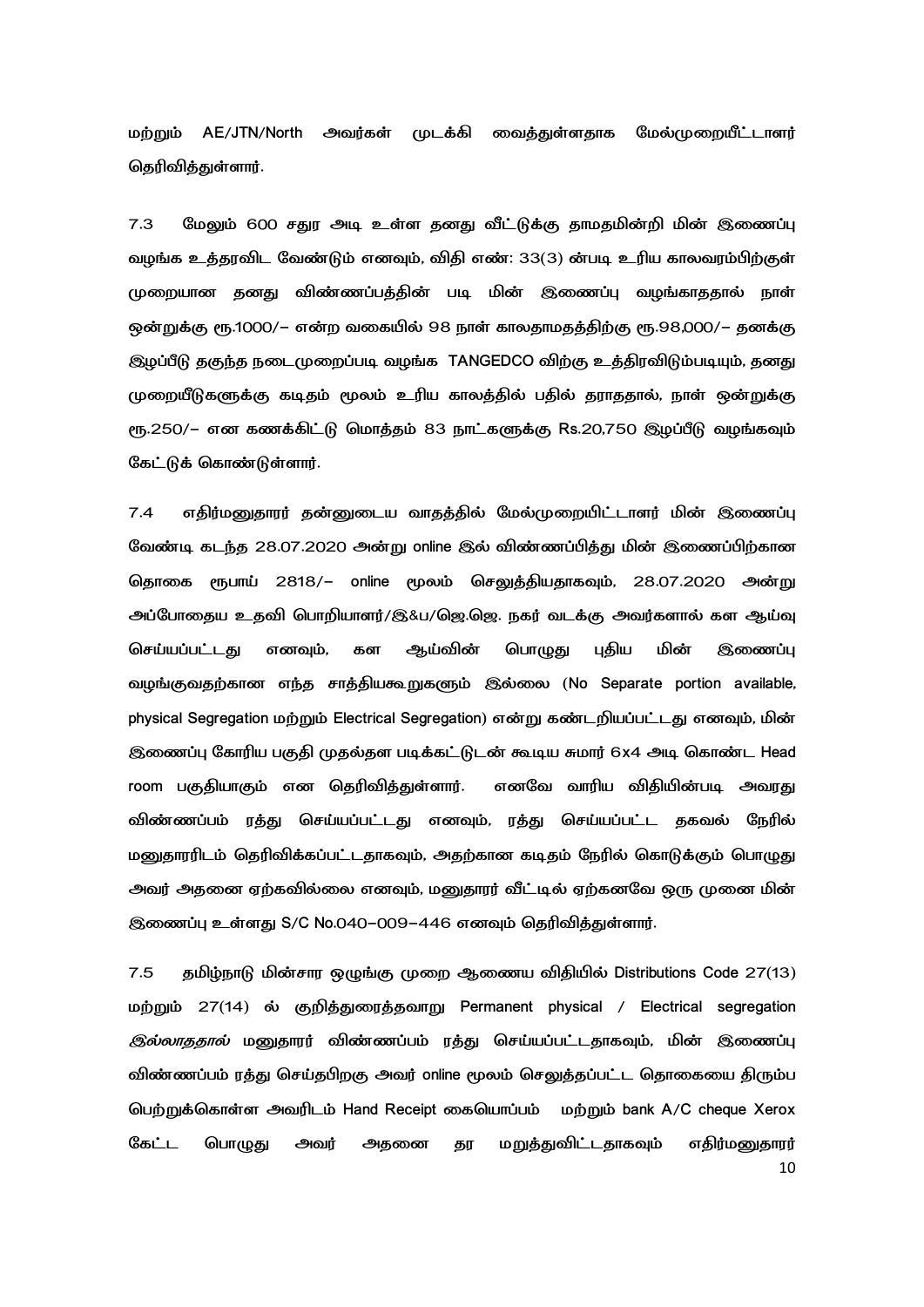தெரிவித்துள்ளார். தமிழ்நாடு ஒழுங்குமுறை ஆணையத்தின் வழிகாட்டுதலின் படிதான் தமிழ்நாடு மின்சார வாரியம் இயங்கி வருகிறது எனவும், எந்த விதிமீறலையும் பின்பற்றவில்லை எனவும் எதிர்மனுதாரர் தெரிவித்துள்ளார்.

 $7.6$ எதிா்மனுதாரா் தமிழ்நாடு மின்பகிா்மான விதி எண்.27ஜ குறிப்பிட்டுள்ளதால், அதுபற்றி அறிய தற்பொழுது நடைமுறையில் உள்ள தமிழ்நாடு மின்பகிா்மான விதித்தொகுப்பின் விதி 14, 15 மற்றும் (15A) –ஐ ஆராய வேண்டும். அந்த விதி கீழே கொடுக்கப்பட்டுள்ளது.

27. Requisitions for Supply of Energy:

 $(14)$ Where more than one person or more than one establishment is or intended to be in occupation of a door number or sub door number, more than one service connection will be given only if there is a permanent physical/ electrical segregation of areas for which different service connections are applied for.

 $(15)$ In case of flat system and shopping complexes where more than one flat or shops are located with permanent physical segregation, more than one service shall be given.

(15A) Notwithstanding anything contained in sub-regulations (14) and (15), a person or an establishment or an entity shall be given only one service connection in a premises or in contiguous premises to run a business or service or occupation or another form of activity including its associated activities and for activities of the associates even if there is a permanent physical segregation.

 $7.7$ மேற்கண்ட விதி 27(14) ன் படி ஒரு கதவிலக்கத்தின் அல்லது துணைக்கதவிலக்கத்தில், ஒன்றுக்கும் மேற்பட்ட நபரோ அல்லது ஒன்றுக்கு மேற்பட்ட நிறுவனமோ குடியிருக்கும் பொழுது அல்லது குடியிருக்க முற்பட்டாலோ பல மின்னிணைப்புகளுக்கு விண்ணப்பித்த நேர்வுகளில் அவை நிரந்தரமாக புறநிலை தனிமைப்படுக்கப்பட்ட இடங்களில் கனிக்கனி மின்பிரிவுகள் இருப்பின். ஒன்றுக்கும் மேற்பட்ட மின்னிணைப்புகள் தரப்படும் என்றும்,

விகி 27(15)ன்படி அடுக்குமாடி வீடுகளையும் வணிக வளாகங்களையும் பொருக்கவரையில். அடுக்ககங்களோ கடைகளோ ஒன்றுக்கும் மேற்பட்ட வெளிப்படையாக நிரந்தரமாகப் பிரித்துவைக்கப்பட்டிருந்தால் ஒன்றுக்கும் மேற்பட்ட மின்னிணைப்புகள் தரப்படும் என்றும்,

மற்றும் விதி 27 (15A) ன் படி (14) மற்றும் (15) ஆம் ஒழுங்குமுறைவிதிகளில் எப்படி இருந்தபோதிலும், ஒரு நபர் அல்லது நிறுவனம் அல்லது தனித்தன்மையான நிறுவனம் ஆகியவற்றிற்கு ஒரு வளாகத்தில் அல்லது சேர்ந்திருக்கும் வளாகங்களில், அவை நிரந்தரமாக புறநிலை தனிமைப்பட்ட இடங்களாக இருந்தாலும், ஒரு தொழிலுக்கோ அல்லது சேவைக்கோ அல்லது பணிக்கோ அல்லது 11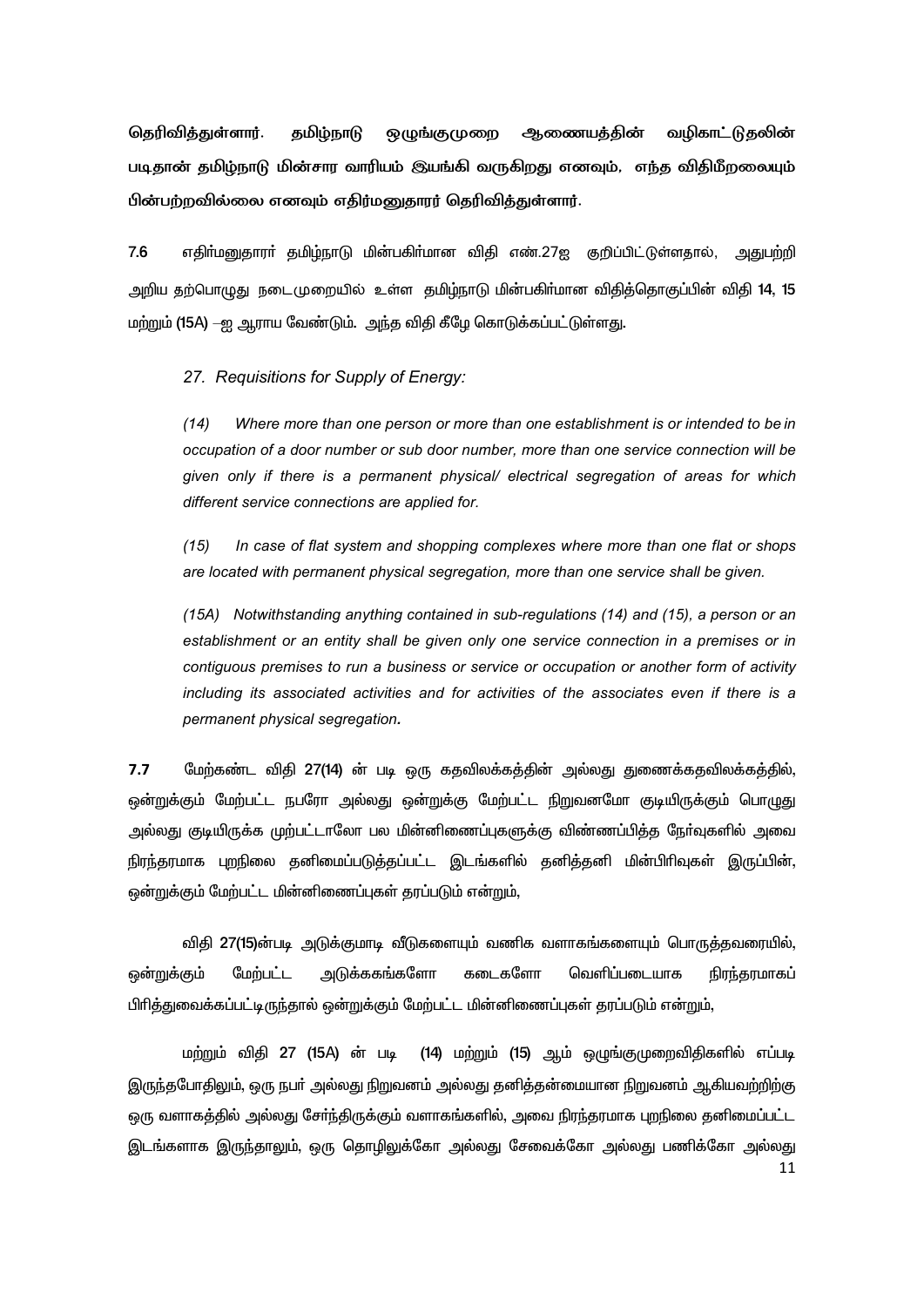ஐக்கிய பணி நடவடிக்கைகள் உட்பட வேறுவிதமான அமைப்பில் அதன் இருக்கும் நடவடிக்கைகளுக்கோ, மற்றும் சார்ந்தவர்களின் பணிகளுக்கோ, ஒரே ஒரு மின்னிணைப்பு மட்டுமே தரப்படும் என்றும் அறியமுடிகிறது.

இவ்வழக்கில் கருத்தில் கொள்ள வேண்டிய முக்கியமான அம்சம் விதி 27(14) ன் படி ஒரு 7.8 கதவிலக்கம் அல்லது துணைக்கதவிலக்கத்தில், அவை நிரந்தரமாக புறநிலை தனிமைப்படுத்தப்பட்ட இடங்களாகவும் மற்றும் தனித்தனி மின்பிரிவுகளாக இருப்பின் (permanent physical / electrical segregation of areas), ஒன்றுக்கும் மேற்பட்ட மின்னிணைப்புகள் தரப்படும் என்பதாகும். கள ஆய்வின் பொழுது புதிய மின் இணைப்பு வழங்குவதற்காக மேல்முறையிட்டாளர் கூடுதலாக ஒரு புதிய மின்னிணைப்பு வேண்டி விண்ணப்பித்த வளாகம் நிரந்தரமாக புறநிலை கனிமைப்படுக்கப்பட்ட இடங்களாகவும் மற்றும் கனிக்கனி மின்பிரிவகளாகவம் இல்லையெனவும், மின் இணைப்பு கோரிய பகுதி முதல்தள படிக்கட்டுடன் கூடிய சுமார் 6x4 அடி கொண்ட Head room பகுகி எனவும் எகிர்மனுகாரர் தெரிவிக்குள்ளார். மேல்முறையிட்டாளரும் அதை மறுக்கவில்லை, மேலும் அவருடைய மகனுக்கு திருமணம் செய்ய இருப்பதால் கூடுதலாக ஒரு புதிய மின்னிணைப்பு தேவைப்படுவதாக வாதுரையின்போது தெரிவித்தார். ஆனால், மேல்முறையிட்டாளருக்கு கூடுதலாக ஒரு புதிய மின்னிணைப்பு வழங்குவதற்கான சாத்தியக்கூறுகள் தமிழ்நாடு மின்பகிர்மான விதித்தொகுப்பின் விதி 14, 15 மற்றும் (15A) –ன்படி இல்லையென நான் கருதுகிறேன்.

7.9 மேற்கண்ட பத்திகளில் உள்ள தீா்வுகளின் அடிப்படையில் மேல்முறையிட்டாளர் கூடுதலாக ஒரு புதிய மின் இணைப்பு வழங்குவதற்காக விண்ணப்பித்த வளாகம் நிரந்தரமாக புறநிலை தனிமைப்படுத்தப்பட்ட இடங்களாகவும் மற்றும் தனித்தனி மின்பிரிவுகளாகவும் இல்லையெனவும், மின் இணைப்பு கோரிய பகுதி முதல்தள படிக்கட்டுடன் கூடிய சுமார் 6x4 அடி கொண்ட Head room பகுதி எனவும் அறியப்பட்டுள்ளது. எனவே, தமிழ்நாடு மின்பகிர்மான விதித்தொகுப்பின் விதி 14, 15 மற்றும் (15A) —ன்படி மேல்முறையிட்டாளர் கூடுதலாக ஒரு புதிய மின்னிணைப்பு வழங்குமாறு கோருவது ஏற்புடையதாக இல்லையென தீர்வு செய்யப்படுகிறது.

 $7.10$ மேலும் மேல்முறையிட்டாளர் உரிய காலவரம்பிற்குள் தனது விண்ணப்பத்தின் படி மின் இணைப்பு வழங்காததால் நாள் ஒன்றுக்கு ரூ.1000/– என்ற வகையில் 98 நாள் காலதாமதத்திற்கு eҧ.98000/-இழப்பீடு வழங்க உத்திரவிடும்படியும், தனது முறையீடுகளுக்கு கடிதம் மூலம் உரிய காலத்தில் பதில் தராததால், நாள் ஒன்றுக்கு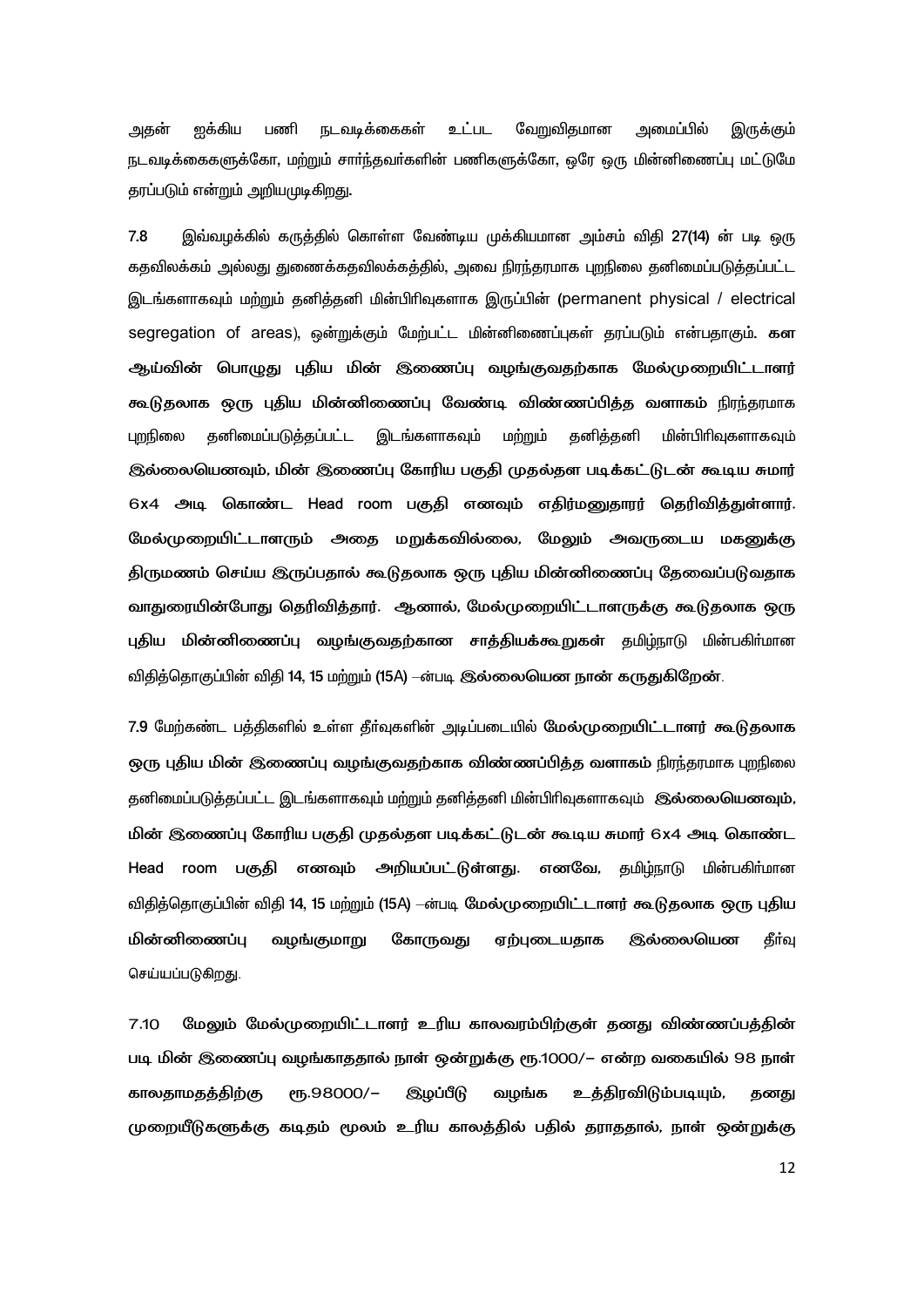ரூ.250/– என கணக்கிட்டு மொத்தம் 83 நாட்களுக்கு Rs.20,750 இழப்பீடு வழங்கவும் கேட்டுக் கொண்டுள்ளார். பத்தி 7.9-இல் தமிழ்நாடு மின்பகிர்மான விதித்தொகுப்பின் விதி 14. 15 மற்றும் (15A) —ன்படி மேல்முறையிட்டாளர் கூடுதலாக ஒரு புதிய மின்னிணைப்பு வழங்குமாறு கோருவது ஏற்புடையதாக இல்லையென தீர்வு செய்யப்பட்டள்ளதால் மின்னிணைப்பிற்குரிய அவரது இழப்பீடு கோரிக்கை நிராகரிக்கப்படுகிறது. ஆனால் தனது முறையீடுகளுக்கு கடிதம் மூலம் உரிய காலத்தில் பதில் தராததால், நாள் ஒன்றுக்கு ரூ.250/– என கணக்கிட்டு மொத்தம் 83 நாட்களுக்கு Rs.20,750 இழப்பீடு வழங்க மேல்முறையிட்டாளர் கோருவதால், இது குறித்து தமிழ்நாடு மின்பகிர்மான செயல்திறச் செந்தரங்கள் விதிகளுக்கான ஒழுங்குமுறைவிதிகள் 17ஐ ஆராய விரும்புகிறேன்.

### "17. Responding to Consumer's Complaint -

If any consumer makes a complaint in writing to the Territorial Engineer of the concerned licensee then, the Territorial Engineer concerned shall reply to the consumer within ten days after receipt of the letter. In case the Territorial Engineer requires to visit the site or consult any other officer to give a comprehensive reply, the Territorial Engineer shall explain to the consumer as to why a substantive response cannot be sent immediately and intimate the name, address and telephone number of the Officer dealing with the complaint. The Territorial Engineer shall also ensure that a substantive response is sent to the consumer within twenty days of receiving the complaint letter".

7.11 மின்பகிா்மான செயல்திறச் செந்தரங்களுக்கான ஒழுங்குமுறைவிதித்தொகுப்பின் விதி 17ஐ கூர்ந்து படிக்கும்பொழுது நாம் அறிவது, நுகர்வோர் எவரும் சம்பந்தப்பட்ட பகுதி பொறியாளருக்கு எழுத்து வடிவில் முறையீடு செய்தால் அந்த சம்பந்தப்பட்ட பொறியாளா் கடிதத்தை பெற்ற 10 நாட்களுக்குள் பதில் அனுப்ப வேண்டும். பகுதிப் பொறியாளர் இடத்தினை பார்வையிட அல்லது பிற அலுவலாிடம் கலந்து ஆலோசனை செய்ய விரும்பும் நோ்வில் நுகா்வோருக்கு ஏன் பதில் அனுப்ப முடியவில்லை என்பதை விளக்க வேண்டும். மற்றும் அந்த முறையீட்டை கையாளும் அலுவலாின் பெயா், முகவாி, தொலைபேசி, எண் ஆகியவற்றை தொிவிக்கவேண்டும். பகுதிப்பொறியாளா், நுகர்வோருக்கு முறையீட்டு கடிதம் பெற்ற நாட்களுக்குள் போகிய பதிலுரை இருபது அனுப்பப்பட்டுள்ளது என்பதை உறுதி செய்தல் வேண்டும்.

7.12 மேல்முறையீட்டாளர் தனது கோரிக்கை சம்பந்தமாக 10.08.2020 அன்று உதவி மின் பொறியாளா்/விநியோகம்/J.J.நகர்/வடக்கு அவா்களிடம் முறையீடு செய்துள்ளாா். அந்த முறையீட்டில் உள்ள கோரிக்கை சம்பந்தமாக எந்தவொரு நடவடிக்கையும் இல்லாததால் 05.11.2020 மின்நுகா்வோா் குறைதீா் மன்றத்திற்கு மனுசெய்து இழப்பீடு கோாியுள்ளாா். ஒழுங்குமுறை விதி 17-ன்படி மேல்முறையீட்டாளருக்கு சம்பந்தப்பட்ட உதவி பொறியாளர் 10 நாட்களுக்குள் உரிய பதில் 13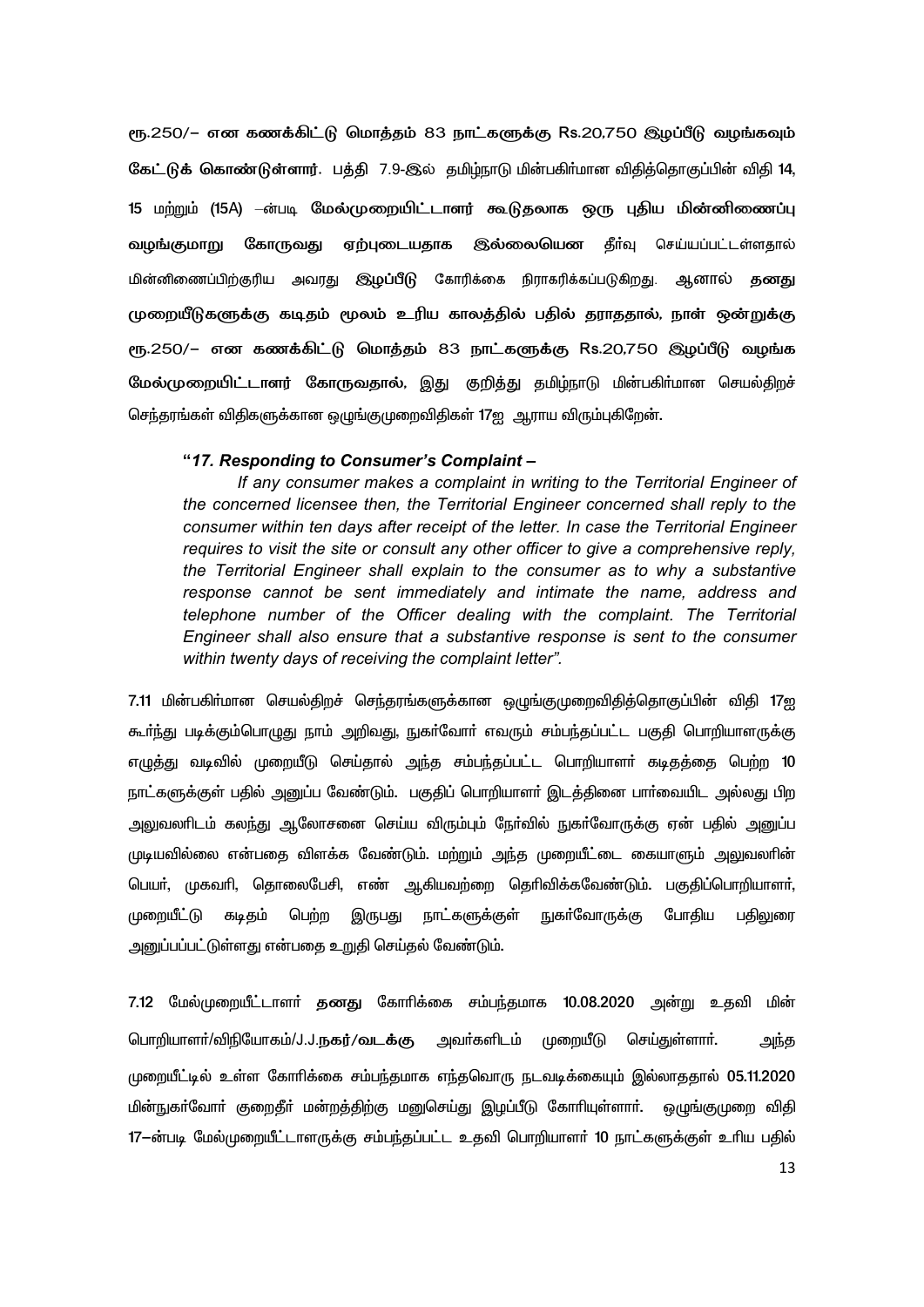அளித்திருக்க வேண்டும் அல்லது மனுவிற்கான பதிலை அவர் கள ஆய்வு செய்து அல்லது வேறு அலுவலாின் ஆலோசனையை பெற்று பதில் தரப்படவேண்டும் எனில் 20 நாட்களுக்குள் பதில் இந்த வழக்கில் 10.08.2020 அன்று மனு செய்த பின்பு பதில் அனுப்பியிருக்க வேண்டும். வழங்கப்படவில்லை.

7.13 விதிக்கப்படுகிற செயல்திறனை உரிமைதாரா் அடையாவிட்டால் பாதிக்கப்பட்ட நுகா்வோா், விதிக்கப்பட்ட ஈட்டுத்தொகையை பெற தகுதியுடையவர் உரிமைதாராிடமிரு<u>ந்து</u> சட்டத்தில் ஆகின்றாா். ஈட்டுத்தொகையை பற்றித் தெரிந்துகொள்ள தமிழ்நாடு மின்பகிர்மான செயல்திறச் செந்தரங்கள் விதிகளுக்கான ஒழுங்குமுறை விதித்தொகுப்பின் விதி 21(6) ஆராய வேண்டும். அந்த விதித்தொகுப்பு கீழே கொடுக்கப்பட்டுள்ளது.

"21. Compensation: The Licensee is expected to achieve the performance prescribed. If a Licensee fails to meet the standards specified for various service areas, the affected consumer is entitled for compensation by the Licensees as stipulated in the Act. 1 [The compensation payable is set out in the table below. namely:-

| S.No. | Events                              | Compensation payable                       |
|-------|-------------------------------------|--------------------------------------------|
|       | XXXX XXXXX XXXX XXXXX               | XXXX XXXXX XXXX XXXXX                      |
|       | XXXX XXXXX XXXX XXXXX               | XXXX XXXXX XXXX XXXXX                      |
|       | XXXX XXXXX XXXX XXXXX               | XXXX XXXXX XXXX XXXXX                      |
|       | XXXX XXXXX XXXX XXXXX               | XXXX XXXXX XXXX XXXXX                      |
|       | XXXX XXXXX XXXX XXXXX               | XXXX XXXXX XXXX XXXXX                      |
| 6     | Responding to consumer's complaints | Rs.25/- for each day of delay subject to a |
|       |                                     | maximum of Rs.250/-                        |
|       | XXXX XXXXX XXXX XXXXX               | XXXX XXXXX XXXX XXXXX                      |

 $7.14$ மேற்கண்ட விகி 21(6)ன் படி நுகர்வோரின் முறையீடுகளுக்கு பகில் கராமல் இருந்தால் ஒவ்வொரு நாள் தாமதத்திற்கும் ரூ.25/— வீதம் பெருமமாக ரூ.250/— வரை ஈட்டுத்தொகை வழங்கலாம் என்று உள்ளது. மேல்முறையீட்டாளரின் 10.08.2020 நாளிட்ட முறையீட்டிற்கு பதில் தரப்படாததால் மேல்முறையீட்டாளர் பெருமமாக ரூ.250/— வரை ஈட்டுக்கொகை பெற ககுகியள்ளவர் என்று கீர்வ செய்யப்படுகிறது.

#### 8.0 <u>(முடிவுரை</u>

 $8.1$ பத்தி 7.0 உள்ள தீர்வுகளின்படி மேல்முறையிட்டாளர் கூடுதலாக ஒரு புதிய மின் வழங்குவதற்காக விண்ணப்பித்த நிரந்தரமாக புறநிலை இணைப்பு வளாகம் தனிமைப்படுத்தப்பட்ட இடங்களாகவும் மற்றும் தனித்தனி மின்பிரிவுகளாகவும் இல்லையெனவும், மின் இணைப்பு கோரிய பகுதி முதல்தள படிக்கட்டுடன் கூடிய சுமார் 6x4 அடி கொண்ட Head room பகுதி எனவும் அறியப்பட்டுள்ளது. எனவே, தமிழ்நாடு மின்பகிர்மான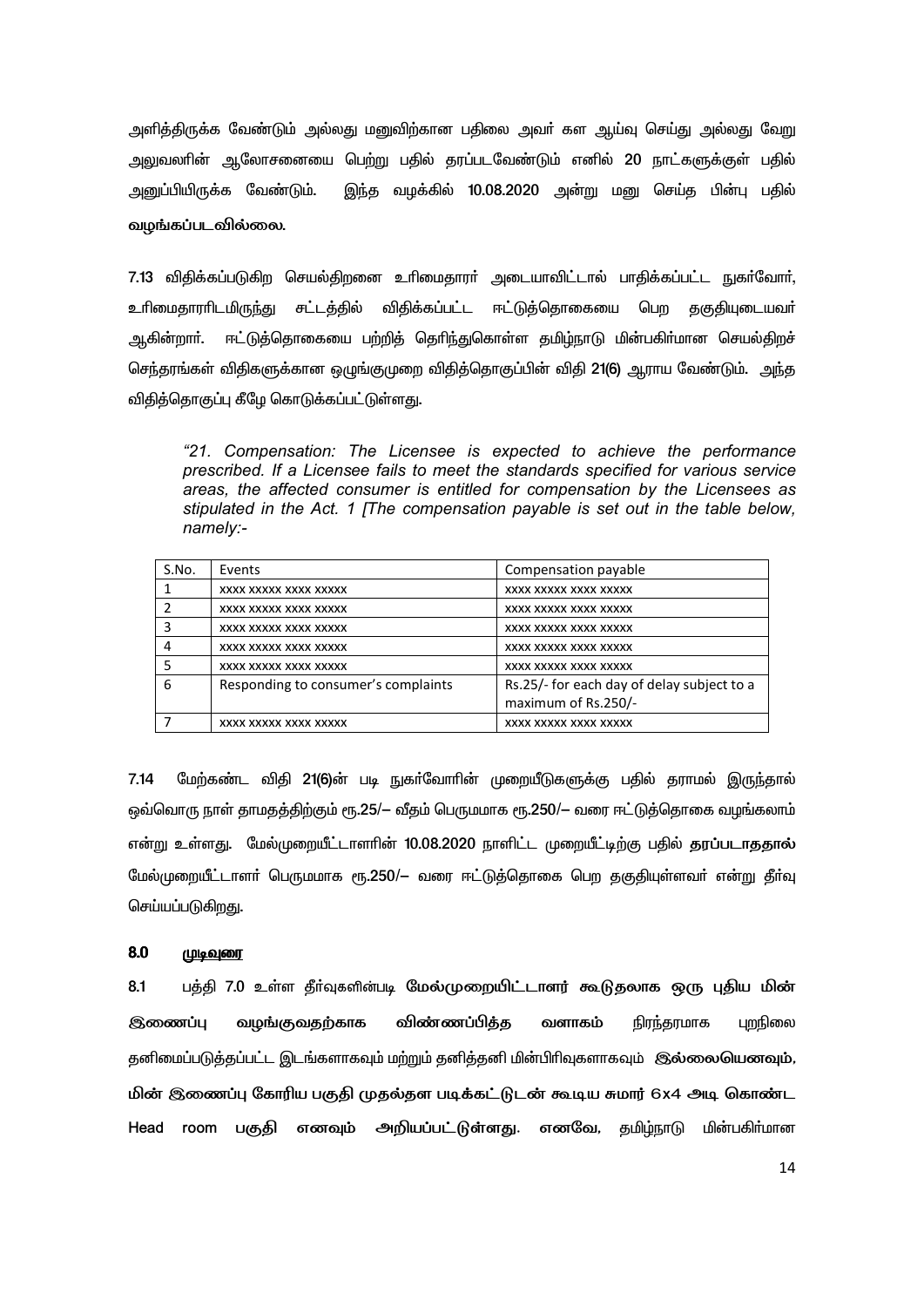விதித்தொகுப்பின் விதி 14, 15 மற்றும் (15A) —ன்படி மேல்முறையிட்டாளர் கூடுதலாக ஒரு புதிய மின்னிணைப்ப வழங்குமாறு கோருவது ஏற்புடையதாக இல்லையென முடவ செய்யப்படுகிறது.

 $8.2$ மேல்முறையீட்டாளரின் 10.08.2020 **நாளிட்**ட முறையீட்டிற்கு பதில் **காப்படாககால்** மேல்முறையீட்டாளர் பெருமமாக ரூ.250/– வரை ஈட்டுத்தொகை பெற தகுதியுள்ளவர் என்று தீர்வு செய்யப்படுகிறது. மேற்கண்ட ஈட்டுத்தொகையை அவருக்கு காசோலையாக வழங்கலாம் என்று தெரிவிக்கப்படுகிறது.

8.3 மேற்கண்ட தீர்வுகளை நிறைவேற்றியது தொடர்பான அறிக்கையை எதிர்மனுதாரர் இந்த தீர்வு கிடைக்கப்பெற்ற 45 நாட்களுக்குள் மின்குறைதீா்ப்பாளருக்கு சமா்ப்பிக்க வேண்டும் என்றும் உத்தரவு இடப்படுகிறது.

8.4 மேற்கண்ட முடிவுடன் மேல்முறையீட்டு மனு எண் 50/2021 முடிவுக்கு கொண்டு வரப்படுகிறது. செலவு தொகை இல்லை.

> (செ. தேவராஜன்) மின்குறைகீர்ப்பாளர்

''நுகா்வோா் இல்லையேல், நிறுவனம் இல்லை'' "No Consumer, No Utility"

பெறுநர்:

1. திரு B. பழனி, எண். 16/12, மூர்த்தி நகர், 2வது தெரு, இளங்கோ நகர், பாடி. சென்னை – 50.

2. செயற்பொறியாளர்/இ&ப/அம்பத்தூர், சென்னை மின் பகிர்மான வட்டம்/மேற்கு, தமிழ்நாடு மின் உற்பத்தி மற்றும் பகிர்மான கழகம், 3வது மெயின் ரோடு, அம்பத்தூர் தொழிற்பேட்டை, ஆம்பிட் IT பார்க் ரோடு, தொழிற்பேட்டை காவல் நிலையம் எதிரில், அம்பத்தூர், சென்னை – 600 058.

3. உதவி செயற்பொறியாளர்/இ&ப/ ஜே.ஜே நகர், சென்னை மின் பகிர்மான வட்டம்/மேற்கு, தமிழ்நாடு மின் உற்பத்தி மற்றும் பகிர்மான கழகம், 33/11 KV SS வளாகம், 10வது பிளாக், ஜே.ஜே நகர்/கிழக்கு, சென்னை – 600 037.